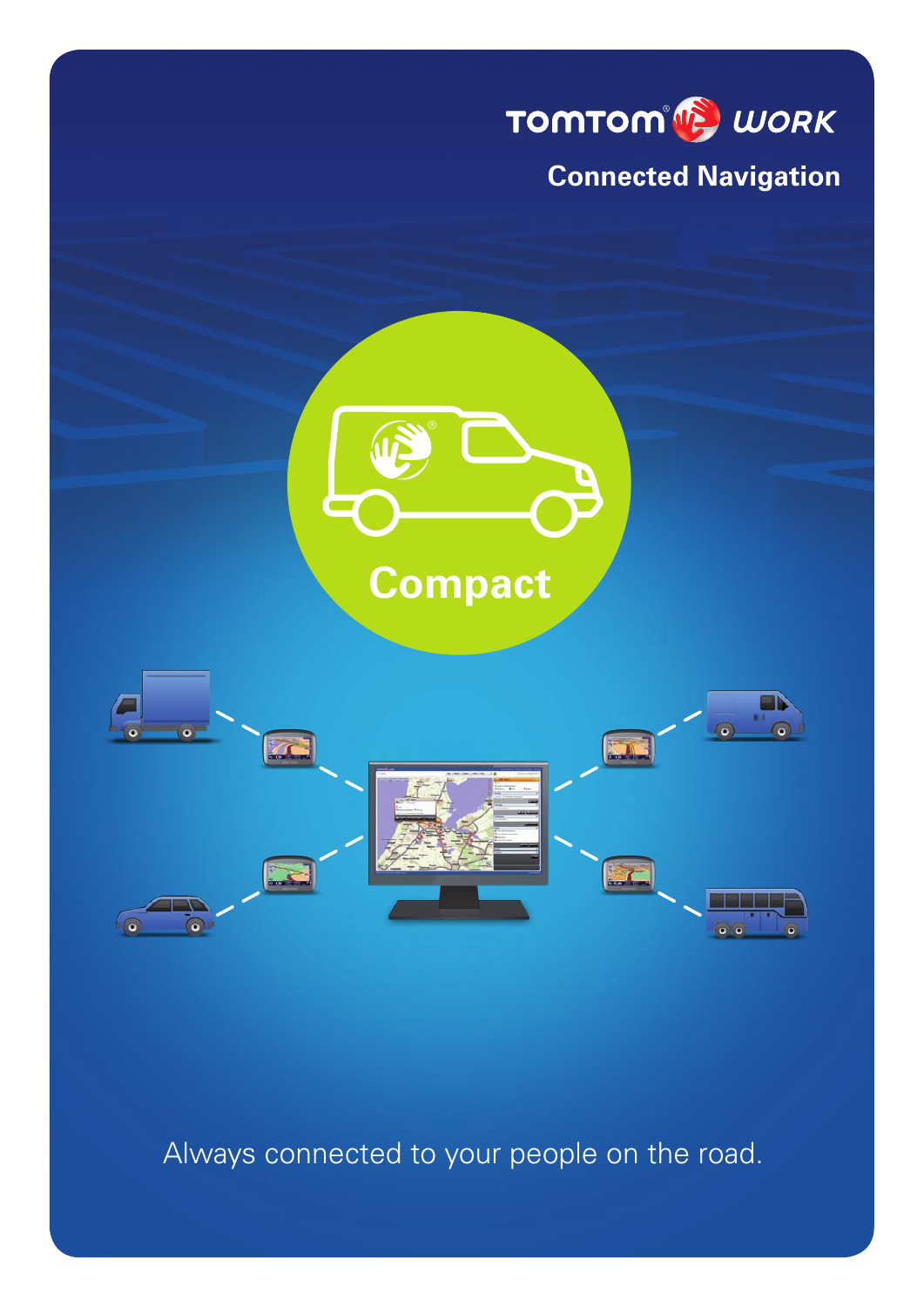## What is Connected Navigation?

#### **Connected Navigation is the smartest way to keep you in touch with your people on the road.**

Connected Navigation helps you improve the management and control of your vehicles and drivers. It provides simple two-way communication and navigation for your people on the road and easy management and vehicle location in the office.

TomTom WORK has taken the best vehicle management practices and added TomTom's award winning, user-friendly navigation tools.

We have developed a solution to meet the needs of cost sensitive, customer-focused businesses. The result? Connected Navigation.

#### **With Connected Navigation your business can:**

- Boost service
- Increase profitability
- Improve productivity
- Reduce impact on the environment
- Comply with legislation

It is both affordable and scalable to the needs of your business. There's no software involved and no need for IT support or maintenance. This makes Connected Navigation suitable for pretty much any size or type of business.

TomTom WORK offers the all-in-one business solution to keep you connected with your people on the road.

## TomTom WORK Compact

**TomTom WORK Compact is your flexible all-in-one solution. The TomTom GO 9000 can easily be taken from one vehicle to another. It works straight out of the box, no installation necessary.** 



#### **It can't be easier!.**

Each vehicle navigates and communicates with the help of the TomTom GO 9000.

The TomTom GO 9000 has a built-in SIM card that enables you to send messages and locationinformation between the vehicle and the online TomTom WEBFLEET system, via the mobile GPRS network. TomTom WEBFLEET is accessible via all PC's with internet access.

TomTom WEBFLEET® has everything you need to manage your commercial vehicles online. Enabling you to make reports, send and receive messages, co-ordinate movements and manage your drivers from the office.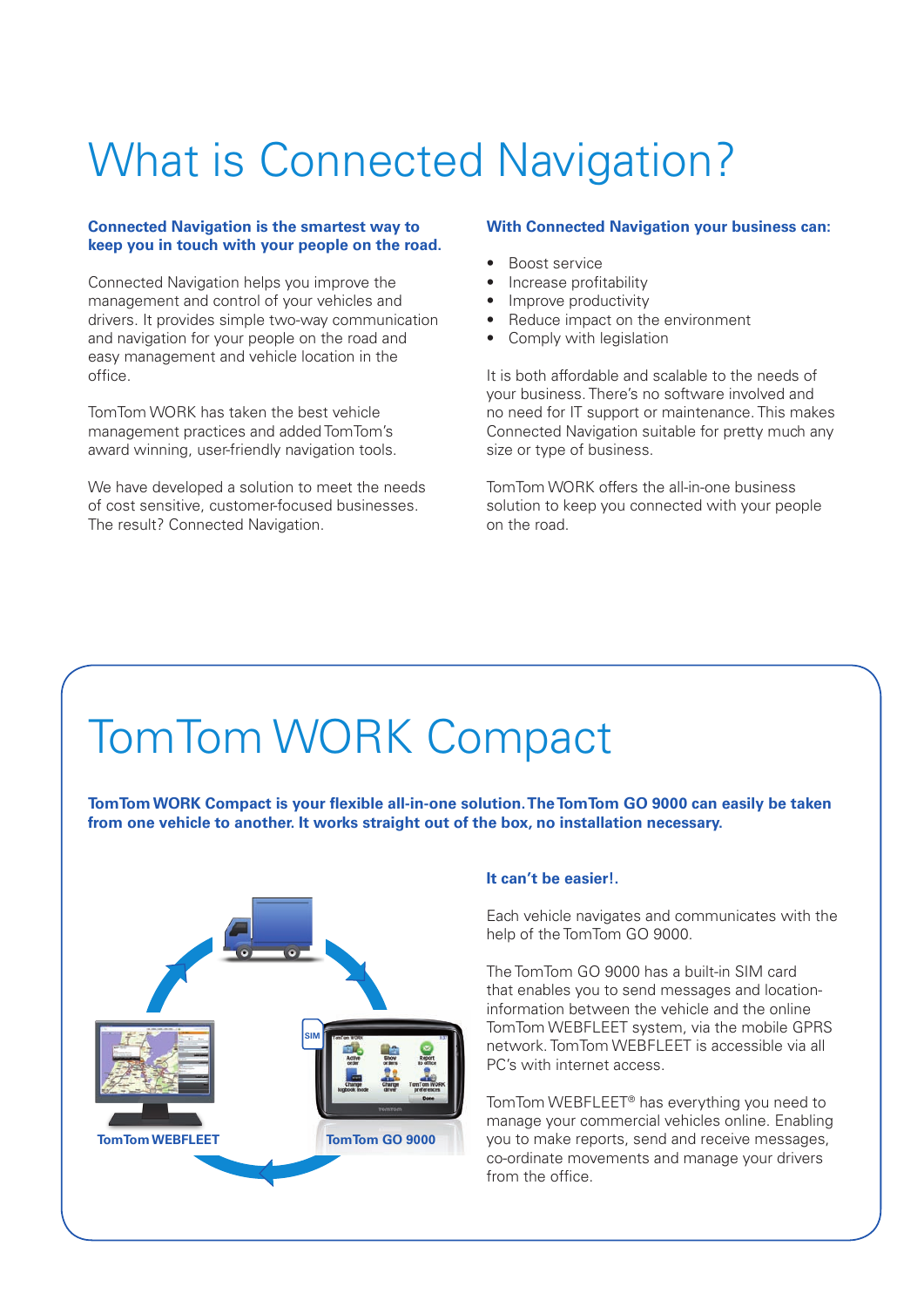# What are the benefits?

#### **Connected Navigation benefits your business, your staff and your customers.**

#### **Your fleet drives more efficiently and covers less distance which saves you time, money and fuel**

- • Avoid delays with TomTom HD Traffic™, your realtime traffic information service for use on main roads and motorways.\*
- By taking the smartest routes, your drivers arrive on time and are stress-free when they meet your customers. Thanks to IQ Routes™ technology, the TomTom GO 9000 knows the real speed of traffic on the roads for any time of the day and every day of the week. That means your driver always find the best route to your customers.
- The roadways and access routes are changing every day, but with TomTom Map Share™ your drivers always have access to the most up-todate maps.

#### **Safe and efficient communication between the office and staff in the field**

- Avoid expensive mobile phone charges by communicating clear sales order instructions on the TomTom GO screen.
- Exchange (pre-defined) text messages between the planners and the mobile workers.

#### **Real-time management of orders and vehicles**

- Easily locate your vehicles using digital maps.
- At-a-glance overview of every job status
- Easily allocate tasks to the people best placed to accept a new job request.
- Offer a more proactive service by providing your customers with realistic arrival times.

#### **Extensive reporting made simpler and clearer for everyone**

- Manage your service costs and efficiency by having business intelligence available at your fingertips. Generate daily, weekly or monthly trip reports including driving times and working hours, sales orders and messages and much more.
- Enjoy instant access to the key indicators that you set for your business
- Watch trends and benchmark your performance





#### **Incredibly user friendly**

- Easily exchange the GO 9000 between vehicles
- No software installation, training or IT maintenance necessary